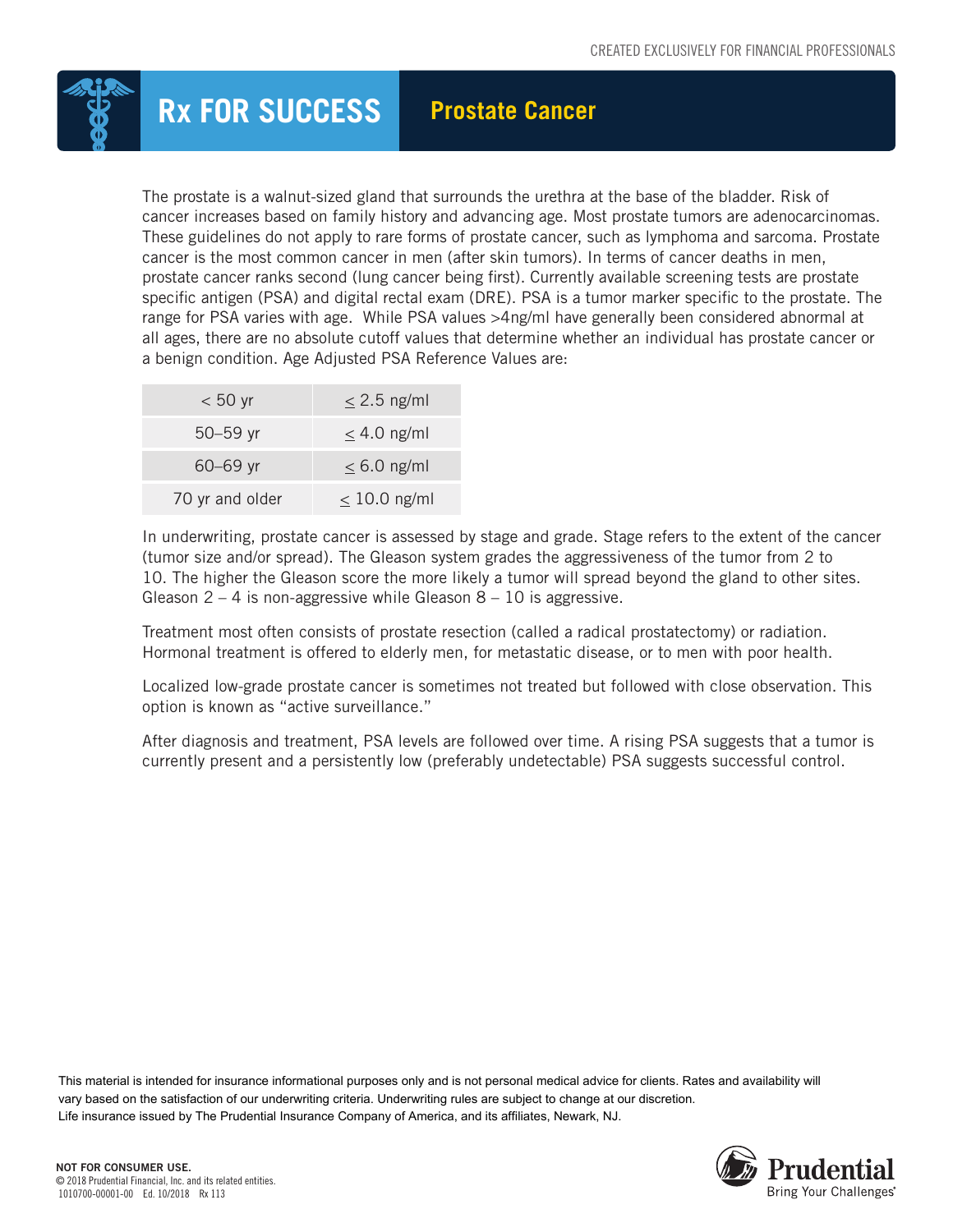## Case examples of prostate adenocarcinoma in underwriting:

| Client A-best case after<br>radical prostatectomy                       | Cancer confined to prostate<br>(completely excised with<br>negative surgical margins),<br>more than one year after<br>surgery, age at application<br>≥50yrs, Gleason score ≤6, and<br>current PSA at undetectable<br>levels | No rating                                                     |
|-------------------------------------------------------------------------|-----------------------------------------------------------------------------------------------------------------------------------------------------------------------------------------------------------------------------|---------------------------------------------------------------|
| Client B-best case after<br>radiation                                   | Cancer confined to prostate,<br>more than one year after<br>radiation treatment, age at<br>application ≥50yrs, Gleason<br>score $\leq 6$ , and PSA $\leq 0.2$ for at<br>least one year with no rise                         | No rating                                                     |
| Client C-best case under<br>close active surveillance by a<br>urologist | Cancer confined to prostate,<br>age at application $\geq 60$ yrs,<br>Gleason score $\leq 6$ , and PSA<br>$\leq$ 10 that is not rising                                                                                       | Current age 60-64: Table B<br>Current age $\geq 65$ : Table A |

For others, longer postponement and ratings may be required. This will depend on stage, treatment choice, Gleason score, and PSA levels.

*To get an idea of how a client with a history of prostate cancer would be viewed in the underwriting process, use the Ask "Rx"pert Underwriter on the next page for an informal quote.*